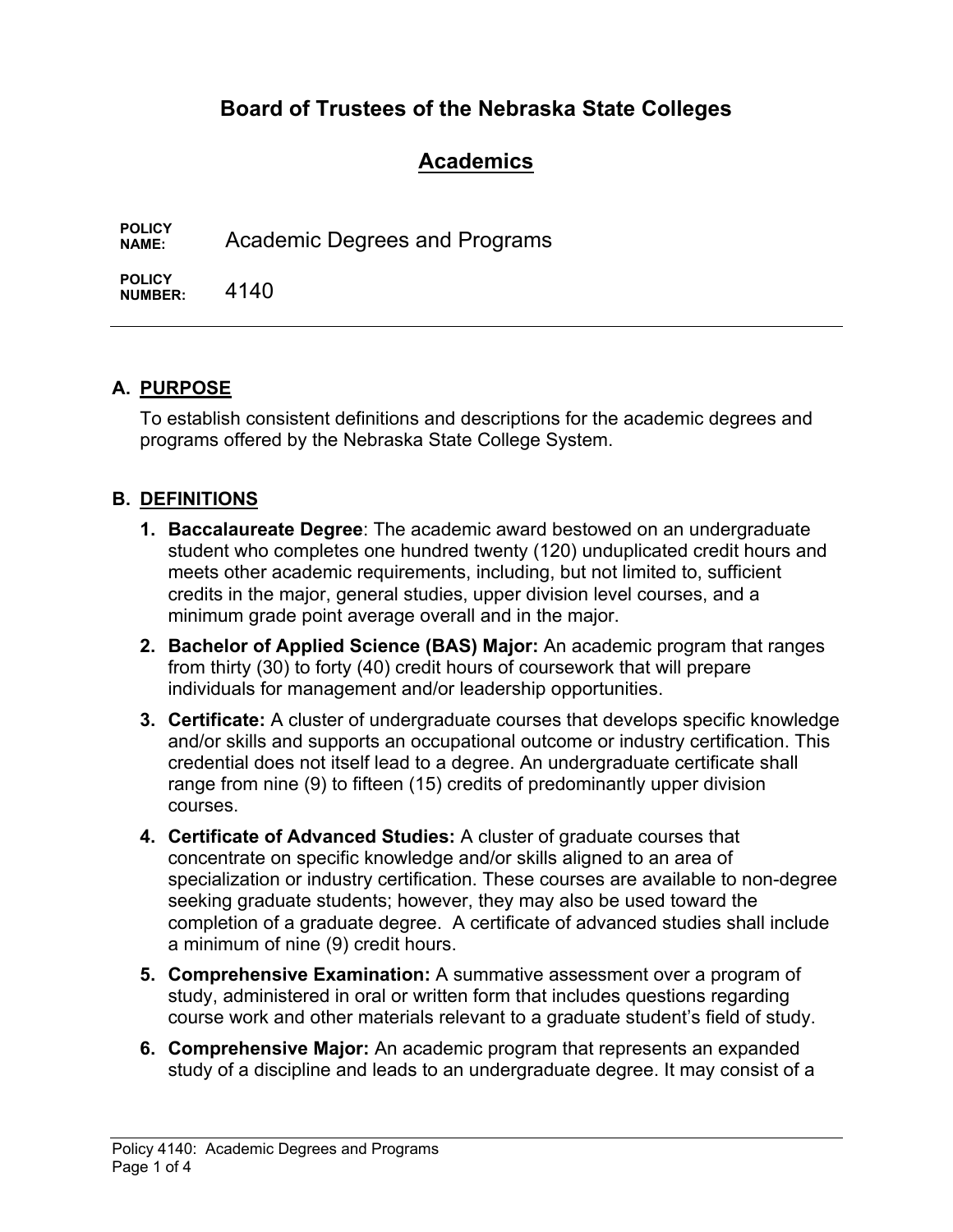core and an option and ranges from at least forty-eight (48) credit hours to no more than fifty-seven (57) credit hours.

- **7. Core:** A cluster of courses in a comprehensive major that comprises the foundation for all options and shall include a minimum of twelve (12) credit hours. A core leads to an undergraduate degree when combined with an option/concentration.
- **8. Endorsement:** A series of courses which leads to teacher certification in accordance with standards established by the Nebraska State Department of Education (NDE).
- **9. General Studies:** A series of courses designed to assist the student in acquiring the intellectual foundation that will last for a lifetime of learning. General studies coursework will result in the graduation of students who are intellectually curious, proficient in their own field of study, knowledgeable and informed in the affairs of the world, and able to participate in society in a manner that will emphasize the role of individual contributions in the development of a better world.
- **10. Graduate Degree:** The academic award bestowed on a student who completes a minimum of thirty (30) credit hours in an academic discipline and meets other academic requirements, including, but not limited to, completion of a baccalaureate degree, sufficient credits in the graduate core, and a minimum overall grade point average.
- **11. Graduate Major:** A set of core courses that comprise the foundation for a graduate degree and addresses the established accreditation and/or professional graduate standards for the program.
- **12. Focus Area:** A cluster of courses within a graduate program that concentrate on a specific area of specialization within a larger academic discipline. A focus area shall include a minimum of twelve (12) credit hours.
- **13. Internship:** A meaningful work experience that allows the student to apply classroom theoretical knowledge and skills in a practical work setting and develop related job skills under the guidance of trained and established professionals.
- **14. Minor:** An academic program that concentrates on a subject but does not itself lead to an undergraduate degree. A minor shall range from eighteen (18) to twenty-one (21) credit hours.
- **15. Option/Concentration:** A series of courses within a comprehensive major that, when combined with a core of courses, if required, leads to an undergraduate degree. An option or concentration is a sub-specialty of a major and shall include at least eighteen (18) credit hours.
- **16. Scholarly/Creative/Action Research Project:** A scholarly or creative work that does not necessarily conform to the format of a thesis. The project should relate to a graduate student's area of interest and professional practice.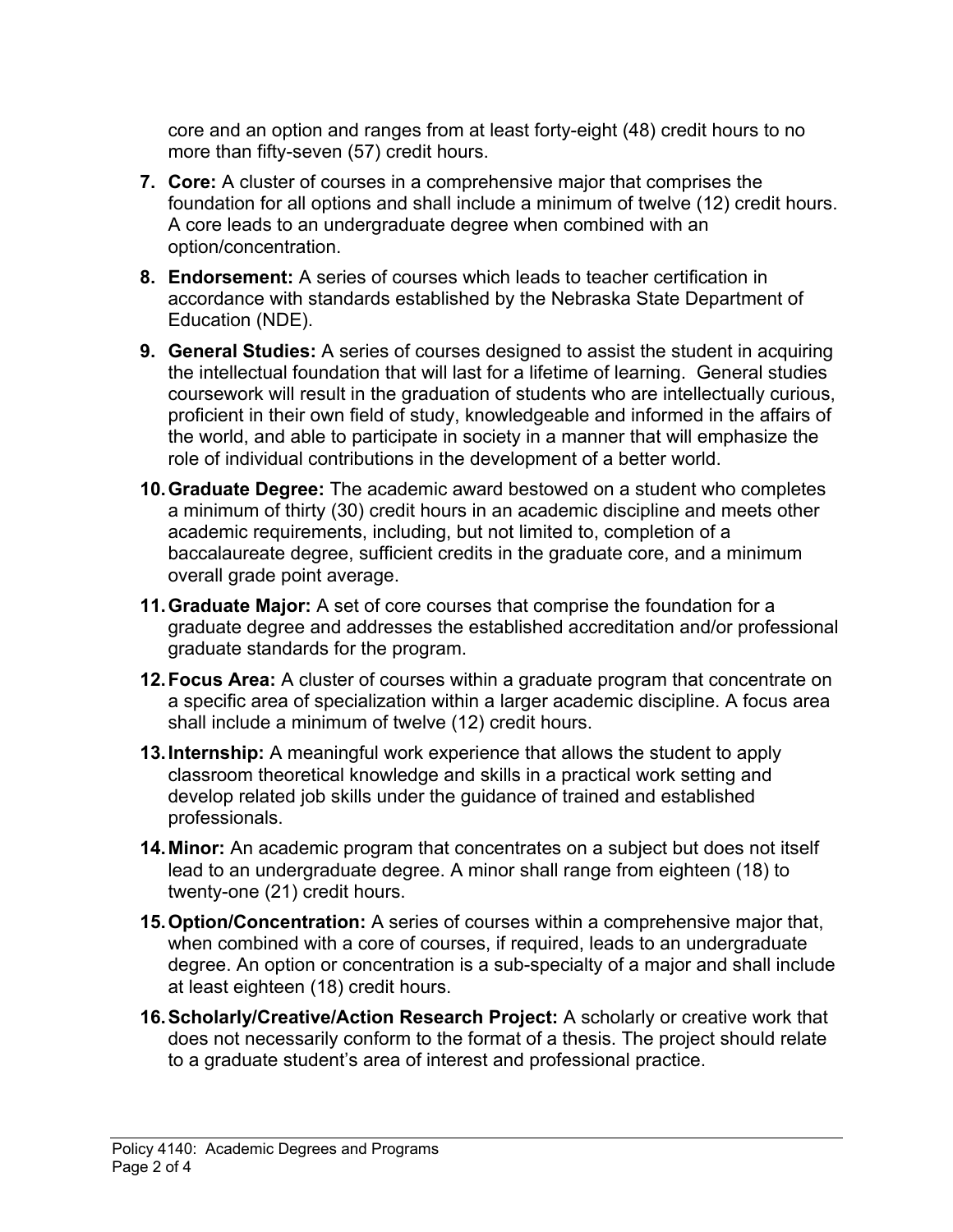- **17. Subject Major**: An academic program that concentrates on an academic discipline and ranges from thirty (30) to thirty-six (36) credit hours. A subject major shall be combined with a minor or second major to lead to an undergraduate degree.
- **18. Thesis**: A document that presents a graduate student's formal research and findings on a topic related to the graduate student's field of interest. The format should conform to the most current professional standard of the discipline.

## **C. POLICY**

## **1. General Degree Requirements**

- 1.1. All academic degrees and programs in the Nebraska State College System shall conform to the following descriptions and definitions when prescribing degree, program and graduation requirements.
- 1.2. Degrees and programs are based upon a unit of educational measurement referred to as a credit hour, which is defined in Board Policy 4141.
- 1.3. Supportable and articulated requests for exemptions to the established definitions and descriptions for academic degree and programs must be submitted to the Board of Trustees for approval and will be documented in Section 4 below.

## **2. Baccalaureate Degree Requirements**

- 2.1. Upper Division Coursework
	- The Bachelor of Arts (BA) and Bachelor of Science (BS) degrees shall include a minimum of thirty-six (36) credit hours of upper division coursework.
	- The Bachelor of Applied Science (BAS) degree is designed to accommodate transfer students who have completed a technical associate degree from an accredited community or technical college or the equivalent in prior course work and life experience and shall include a minimum of twenty (20) credit hours of upper division coursework.
- 2.2. Teacher Education Endorsements
	- The number of credit hours required to complete a teaching endorsement shall not exceed the minimum credit hours required by NDE by more than ten percent (10%) for field endorsements with fifty (50) or more minimum credit hours established.
	- The number of credit hours required to complete a teaching endorsement shall not exceed the minimum credit hours required by NDE by more than twenty percent (20%) for field endorsements with